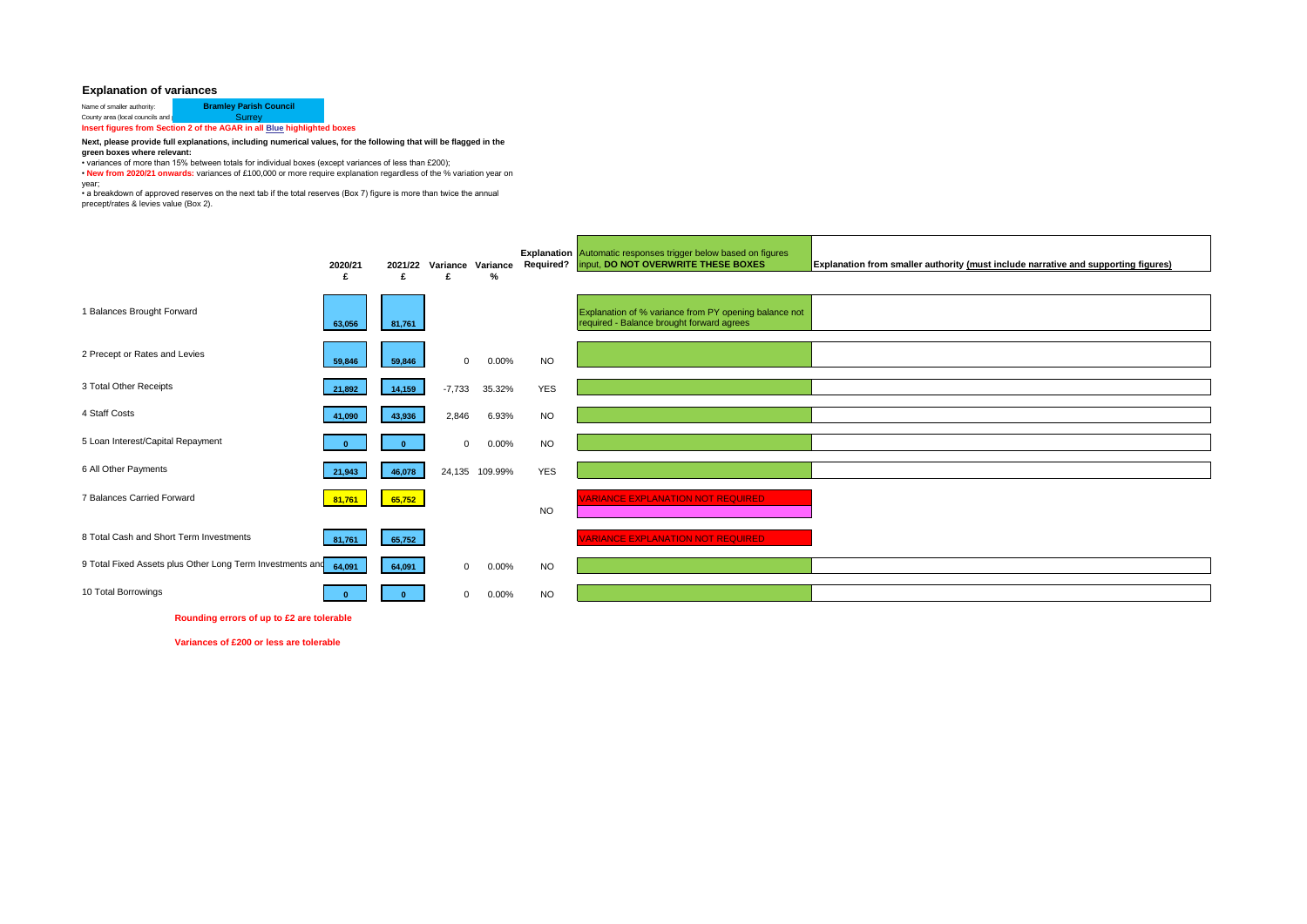## **Total Other Receipts variance** 2020/21 vs 2021/22

|                                                                                       |                  | 2020/21 2021/22 | Variance             | Variance | Explanation                                                                                                                                                                                                                                                                                                                                                                                                                                                    |
|---------------------------------------------------------------------------------------|------------------|-----------------|----------------------|----------|----------------------------------------------------------------------------------------------------------------------------------------------------------------------------------------------------------------------------------------------------------------------------------------------------------------------------------------------------------------------------------------------------------------------------------------------------------------|
| Box 3<br><b>Total other receipts</b>                                                  |                  | £21,892 £14,159 | $-£7,733$            | $-35%$   |                                                                                                                                                                                                                                                                                                                                                                                                                                                                |
| Cost centre                                                                           |                  | 2020/21 2021/22 | <b>Difference</b>    | % diff   | Explanation                                                                                                                                                                                                                                                                                                                                                                                                                                                    |
| VAT on Receipts<br>Income - Rents                                                     | £2,176<br>£1,520 | £5,546<br>£200  | £3,370<br>$-£1,320$  |          | 155% Lower expenditure in 2020/21 compared to 2021/22.<br>Following the separation of the Village Hall charity accounts from the Parish<br>Council, majority of rental income for the Stone Barn and Sheds is now<br>-87% received by the Bramley Village Hall charity. £200 rental income from store<br>for Mar-May 2022 to be reimbursed to Village Hall charity in 2022/23 financial<br>year.                                                               |
| Income - Village Hall                                                                 | £5,904           | $-£103$         | $-£6,007$            | $-102%$  | Following the separation of the Village Hall charity accounts from the Parish<br>Council, all income from hire of the Village Hall is now received by the Bramley<br>Village Hall charity. A small amount of residual income from the 2020/21<br>financial year was reimbursed by the Parish Council to the Village Hall charity.                                                                                                                              |
| Income - Meeting Room                                                                 | £0               | $-£140$         | $-E140$              |          | No meeting room hires in 2020/21 due to Covid-19 restrictions. Payments for<br>-140100% bookings made prior to lockdown reimbursed to meeting room hirers during<br>2021/22, resulting in a loss.                                                                                                                                                                                                                                                              |
| Income - Other reimbursements - Admin                                                 | £4,218           | £0              | $-E4,218$            |          | -100% Covid grant received in 2020/21. Not received in 2021/22.                                                                                                                                                                                                                                                                                                                                                                                                |
| Income - Other reimbursements - Village Hall                                          | £5,000           | £0              | $-£5,000$            |          | -100% Covid grant received in 2020/21. Not received in 2021/22.<br>Compensatory Grant from Borough Council in 2020/21 of £1,610. Reduced to                                                                                                                                                                                                                                                                                                                    |
| Income - Other reimbursements - Recreation<br>Income - other reimbursements - Library | £1,810<br>£447   | £746<br>£79     | $-£1,064$<br>$-£368$ | $-59%$   | £1,080 in 2021/22.<br>Accounting error in 2020/21 by Bramley Sports Pavilion Trust. Overpayment<br>of £333.75 repaid to Trust in 2021/22.<br>Due to Covid-19 restrictions, the Library did not offer many services that<br>-82% visitors would pay for during much of 2021/22 (photocoping, book sales,                                                                                                                                                        |
| Income - other reimbursements - Highways                                              | £0               | £826            | £826                 |          | refreshments, etc), so income was much reduced.<br>During 2021/22, the Parish Council received a grant from the County Council's<br>Members Allocation to fund the installation of a grit bin. Permission to install<br>825900% the grit bin is still awaited from the Highways department, so this income is an<br>earmarked reserve. Should permission not be granted by the Highways<br>department, the grant will need to be repaid to the County Council. |
| Income - other reimbursements - Planning                                              | £0               | £6,529          | £6,529               | 6528900% | Community Infrastructure Levy from Borough Council for April to September<br>2021.                                                                                                                                                                                                                                                                                                                                                                             |